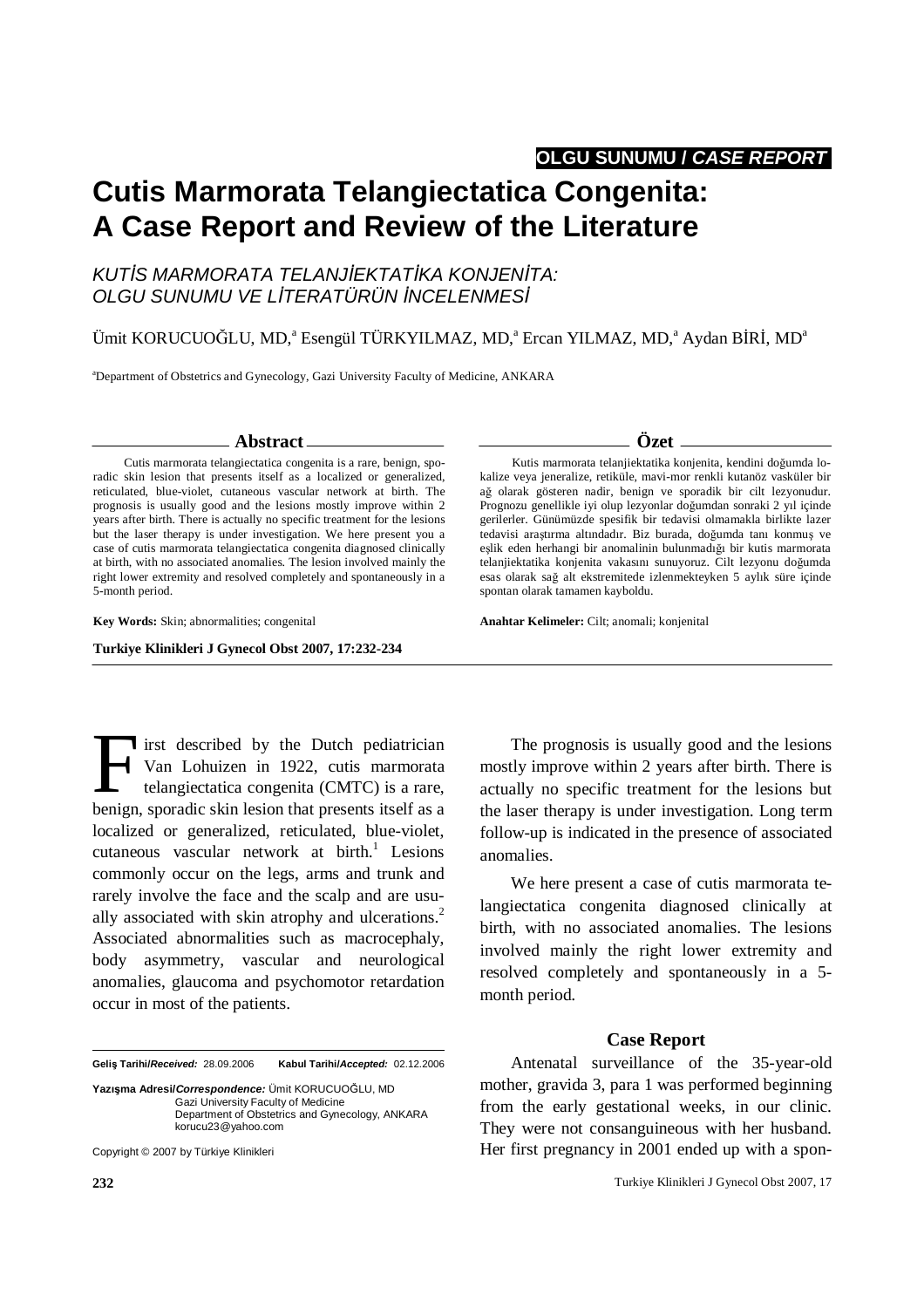taneous miscarriage at about seventh gestational week. Her second pregnancy was in 2004, and she delivered a 3200 gram boy at term. This baby had no signs of any important diseases up to now, including cutis marmorata telangiectatica congenita.

Detailed ultrasonographic examination performed at  $19<sup>th</sup>$  gestational week revealed no anomalies. Lateral ventricle was measured as 0.8 mm and the posterior fossa as 0.52 mm. Both lower and upper extremities were within the normal range and no asymmetry was encountered. The amniocentesis was performed due to advanced maternal age, and revealed normal karyotype.

An elective cesarean section was performed at 38 weeks and 3 days, and a female baby was born with an apgar score of 9/10. Weight and height at birth were at the  $50<sup>th</sup>$  centile. Just after birth, a reticulated, vascular, blue-violet cutaneous lesion localized to right lower extremity was observed (Figures 1 and 2). There was no size discrepancy between both lower extremities. The remainder of the examination, in particular neurologic and ophtalmologic findings, was normal. Cranial and abdominal ultrasonographic examinations were within the normal range.

The psychomotor development of the baby was within the normal range in the following 5

months, and the lesion resolved completely and spontaneously, without any treatment, within this period.

#### **Discussion**

The diagnosis of cutis marmorata telangiectatica congenita is made upon clinical manifestations. Histologic examination is usually not diagnostic and usually demonstrates an increase in the size and number of capillaries, veins and lymphatics.<sup>3</sup> We did not perform any histologic examination based on this knowledge in our case.

Although several hypotheses such as environmental factors, a multifactorial cause or an autosomal dominant inheritance with low or variable penetrance have been proposed, the pathogenesis of CMTC is obscure and most cases are sporadic.

Additional abnormalities are common in the presence of CMTC. They are present in about 50% of the more than 300 cases reported so far. The mostly encountered ones are macrocephaly, body asymmetry, vascular and neurological anomalies, glaucoma and psychomotor retardation. $4-6$  In 1997, Moore et al.<sup>7</sup> and Clayton-Smith et al.<sup>8</sup> independently reported 13 and 9 children respectively with a malformation complex consisting of macrocephaly and cutis marmorata telangiectatica congenita. This common association was then described as a unique disorder. In our case, no sign of macro-



Turkiye Klinikleri J Gynecol Obst 2007, 17 **233** Figure 1. Figure 2.